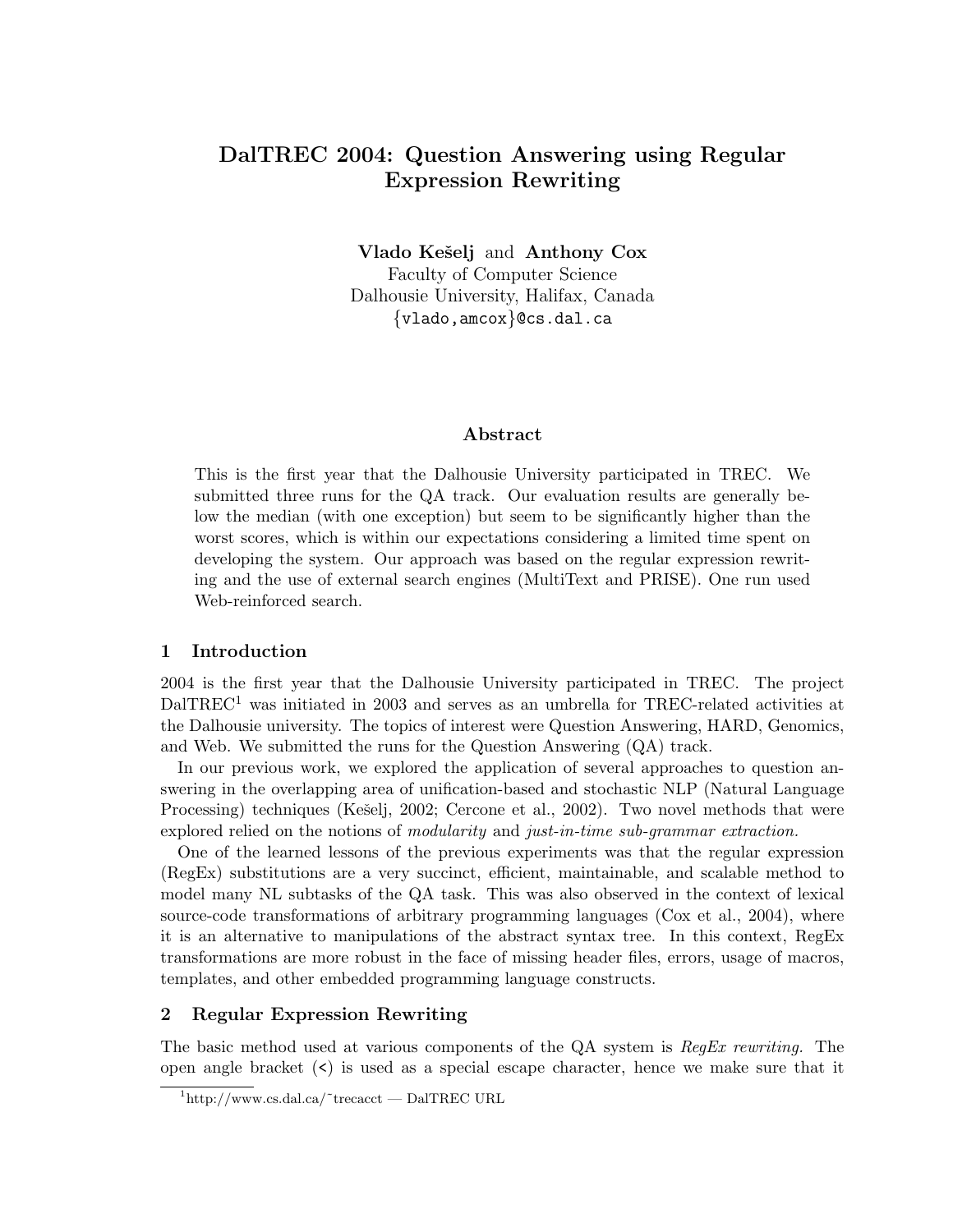

Figure 1: System Overview

does not appear in the source text, which is either a question or a passage. The basic text substrings, such as the target or named entities, are recognized using regular expressions and replaced with an angle-bracket-delimited expression. For example, the target is marked as **TARGET>.** More commonly, a named entity e of type t is replaced with  $\langle t \, e_s \rangle$ , where  $e_s$  is the named entity e encoded as a string of printable characters that do not include <. The RegEx rewriting can be seen as a bottom-up deterministic parsing technique. For example, the rewriting in which " $\times NP_2 \rightarrow \vee P_2 \rightarrow$ " is replaced with " $\times S_2 \rightarrow$ " corresponds to the contextfree rule  $S \to NP$  VP. The value z is obtained by decoding x and y, concatenating them, and encoding the result again.

### 3 System Architecture

An overview of the system architecture is shown in figure 1 and it is described in more detail in the remaining of this section.

Question processing component takes the original TREC questions as the input and produces an annotated list of questions. The process includes question parsing, generating complete questions, detecting question category, and producing some additional auxiliary information. The original TREC 2004 questions are grouped by targets. A set of questions around a target may include just a anaphoric reference to the target and not the full target name (e.g., 'it', 'he'). In order to be able to independently use each question in passage extraction, they are rewritten so that they include the target name. We call this form a "complete question" or "full question". Additionally, as the result of parsing the questions, we obtain question category (i.e., the expected answer type), and some other optional information, such as type of the relation between the target and the answer. Question parsing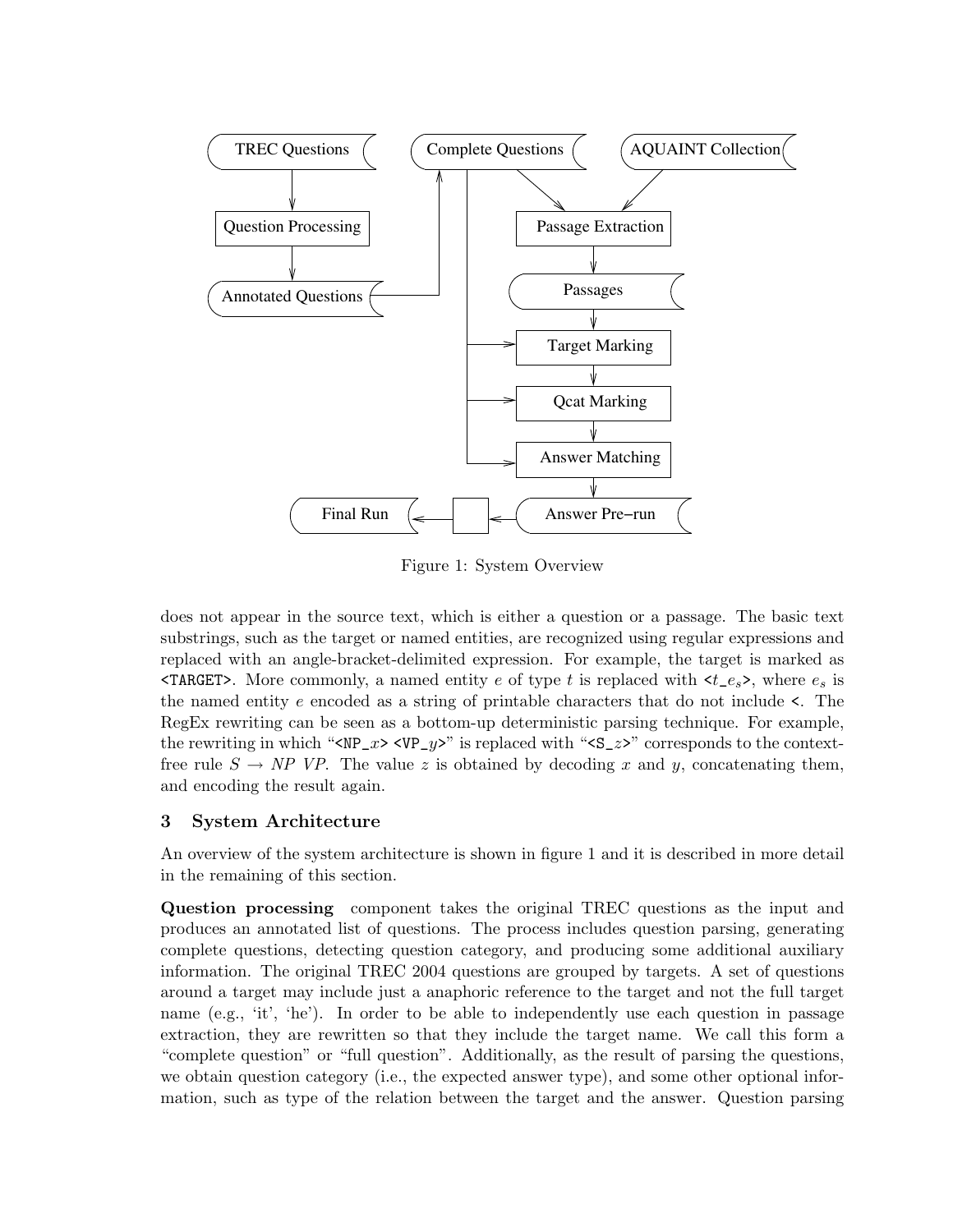and generating full questions is based on regular expression rewriting rules.

Generating the full question was done in the following way: We start with the original question. If target appears in the question, it is not changed. For a question of type "other," we generate the question "What is <Target> ?". Otherwise, we attempt the following substitutions:

```
elsif ($Qtype eq 'OTHER') { \= " What is <Target> " }
elsif \left(\frac{\ }{\ }</math> it <math>\right) { s/ it / <Target> / }
elsif \left(\frac{\ }{\ } its \frac{\ }{\ } \right\} \left\{ \frac{\ }{\ } s \frac{\ }{\ } \frac{\ }{\ } \frac{\ }{\ } \frac{\ }{\ } \frac{\ }{\ } \frac{\ }{\ } \frac{\ }{\ } \frac{\ }{\ } \frac{\ }{\ } \frac{\ }{\ } \frac{\ }{\ } \frac{\ }{\ } \frac{\ }{\ } \frac{\ }{\ } \frac{\ }{\ } \frac{\ }{\ } \frac{\ }{\ } \frac{\ }{\ } \frac{\ }{\ }elsif (/ he /) { s/ he / <Target> / }
elsif (/ his /) { s/ his / \langleTarget>'s / }
elsif (\frac{\ }{\sqrt{2}}) { s/ she / <Target> / }
elsif (/ her /) { s/ her / \langleTarget>'s / }
elsif (/ they /) { s/ they / <Target> / }
elsif (/ their /) { s/ their / \langleTarget>'s / }
elsif (/ theirs /) { s/ theirs / \langleTarget>'s / }
elsif (\text{'}\hat{i} \text{ } t) { s/ It / <Target> / }
elsif (\wedge^{\wedge} Its \wedge { s/ Its / <Target>'s / }
elsif (\wedge^{\wedge} He \wedge) { s/ He / <Target> / }
elsif (\wedge^{\wedge} His \wedge { s/ His / <Target>'s / }
elsif (\wedge^{\wedge} She /) { s/ She / <Target> / }
elsif \left(\frac{\cdot}{\cdot}\right) { s/ Her / <Target>'s / }
elsif \left(\frac{\ }{\ } They \frac{\ }{\ } \right) { s/ They \frac{\ }{\ } <Target > \frac{\ }{\ } }
elsif \left(\frac{\cdot}{\cdot}\right) Their / \left(\frac{\cdot}{\cdot}\right) arget>'s / }
elsif (/^ Theirs /) { s/ Theirs / <Target>'s / }
```
If none of them succeeds, we prepend "<Target>, " to the original question.

Passage Retrieval. The passage retrieval from the AQUAINT data set is performed by an external search engine using the full questions generated in the question processing phase. We used the passages retrieved by the MultiText search engine (University of Waterloo), and the documents provided by NIST (produced by the PRISE search engine). In both cases, the MultiText and PRISE, the results are treated in the same way—as passages relevant to the question.

Target Marking. Using RegEx rewriting rules, the target is identified in the passages and replaced with the <TARGET> tag.

Question Category (Qcat) Marking. All entities having the identified question category (Qcat) type are marked using RegEx rewriting.

Answer Matching is based on RegEx matching. For example, the following patternprocessing snippet

while  $(\sqrt{\sqrt{1-\frac{1}{2}}\cdot 1}) > \sqrt{\frac{1}{2}}$  (TARGET>/g) { ... }

matches the string "Italian Alberto Tomba", because after target marking and Qcat marking, the string becomes "<NATIONALITY\_Italian> <TARGET>".

**Pre-run to Run filtering.** The result of matching is a list of answers for each question an unlimited number of answers may appear for any question, or we may have no answers at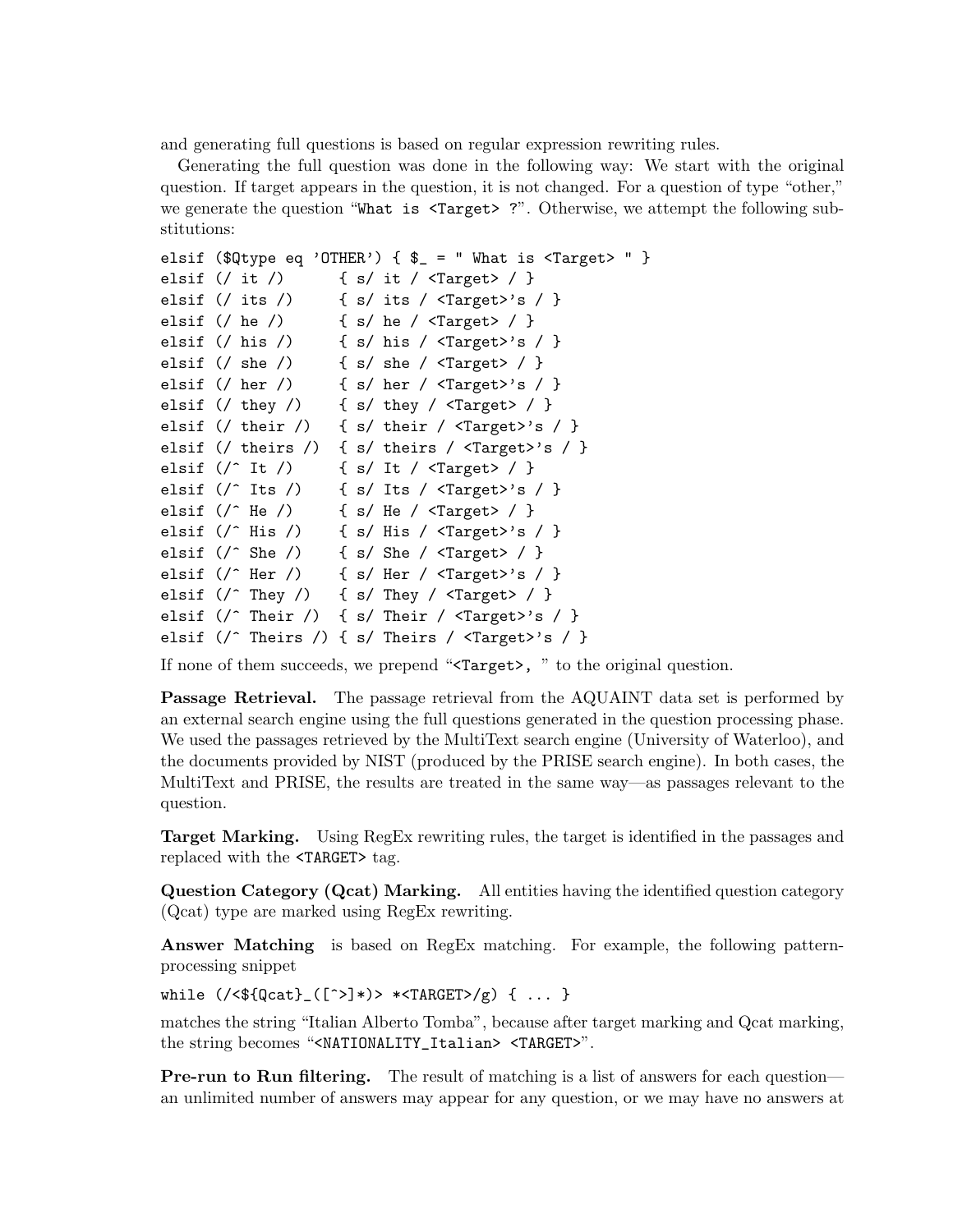all. The task of the pre-run-to-run filtering component is to prepare the final run using the following rules:

- only the first answer is passed for any factoid question (TREC requirement),
- a NIL answer is introduced for questions with no generated answers,
- not more than seven answers are allowed per list question (rule of thumb),
- all answers to a list or 'other' question have to be unique,
- additionally, answers to an 'other' question may not appear as an answer to any previous question about the same target, and
- any answer longer than 100 bytes is truncated.

In the case of web-reinforced question-answering (run Dal04x), this phase is used to locate relevant documents as well (see the next section).

### 4 Evaluation

We submitted the following three runs:

- Dal04b the "base" run using MultiText AQUAINT passages;
- Dal04x the "extended" run using MultiText AQUAINT passages and web passages, and re-finding the answer in the AQUAINT part, and
- $\text{Dal04p}$  the "PRISE" run using the documents provided by TREC, from the PRISE search engine.

For the run Dal04x we used web reinforced question-answering: We used relevant passages returned by the MultiText engine from the AQUAINT data set, but also from the Web data collected by the MultiText group. This means that the answers found in the pre-run may not be supported by the AQUAINT documents. For those answers, the system makes attempt to find them in the AQUAINT data set, and only if found there, they are included in the final run with the appropriate document ID. This is adopted as a general method for using external knowledge resources. This year, it is only used in the Dal04x run.

|             | Factoid Questions |                |               |       |       |       |           |
|-------------|-------------------|----------------|---------------|-------|-------|-------|-----------|
|             |                   | Number of      | NIL Questions |       |       |       |           |
| Run         | Accuracy          | Correct Ans.   | P             | R     | List  | Other | F Overall |
| Dal04b      | 0.126             | 29             | 0.071         | 0.091 | 0.051 | 0.048 | 0.088     |
| Dal04x      | 0.130             | 30             | 0.080         | 0.091 | 0.052 | 0.049 | 0.090     |
| Dal04p      | 0.113             | 26             | 0.107         | 0.136 | 0.105 | 0.113 | 0.111     |
| TREC best   | 0.770             | 177            |               |       | 0.622 | 0.460 |           |
| TREC median | 0.170             | 39             |               |       | 0.094 | 0.184 |           |
| TREC worst  | 0.009             | $\overline{2}$ |               |       | 0.000 | 0.000 |           |

#### 4.1 Evaluation Summary